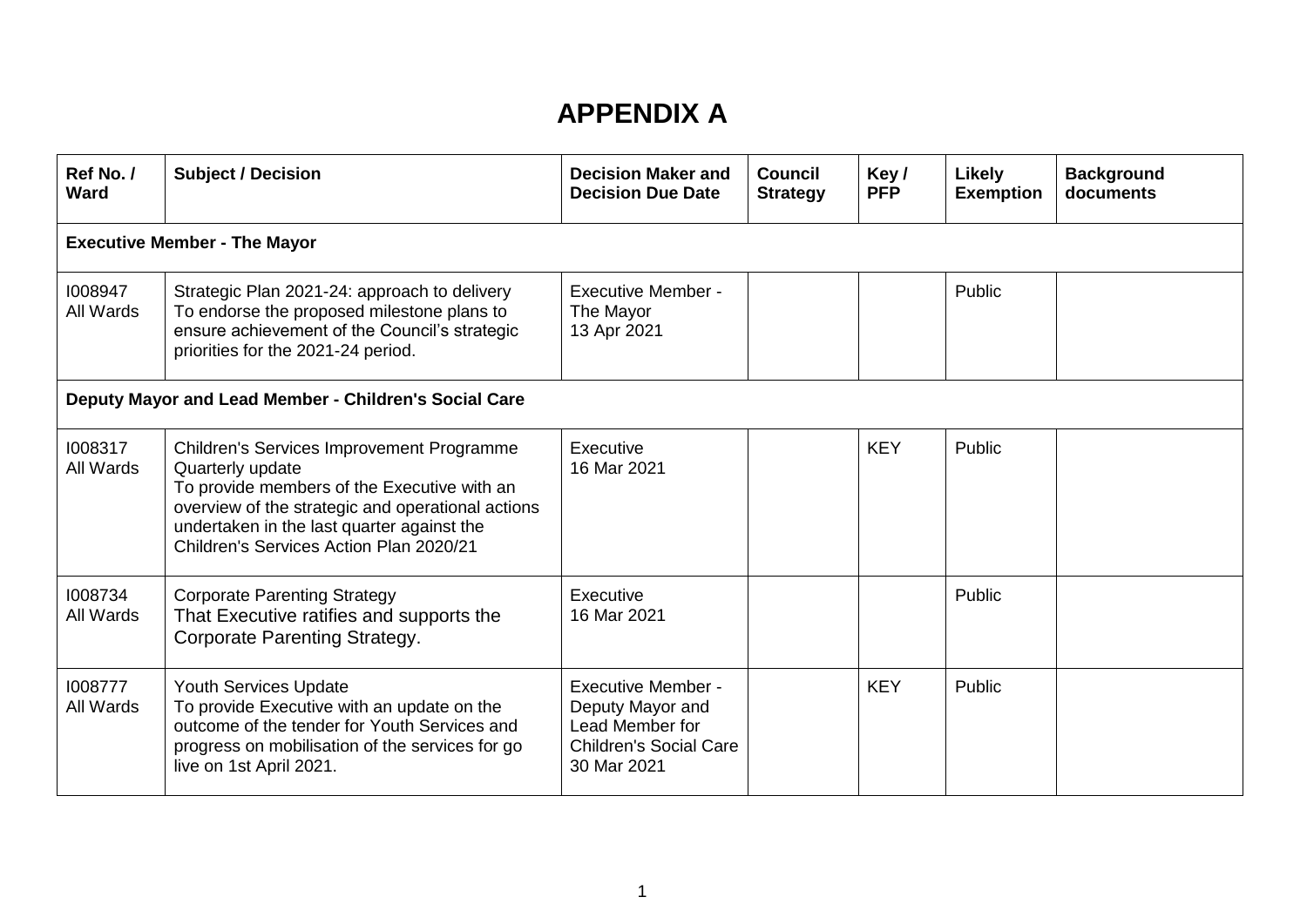| Ref No./<br><b>Ward</b>               | <b>Subject / Decision</b>                                                                                                                                                                                                                                                                                                                          | <b>Decision Maker and</b><br><b>Decision Due Date</b> | <b>Council</b><br><b>Strategy</b> | Key/<br><b>PFP</b> | Likely<br><b>Exemption</b> | <b>Background</b><br>documents |  |  |  |
|---------------------------------------|----------------------------------------------------------------------------------------------------------------------------------------------------------------------------------------------------------------------------------------------------------------------------------------------------------------------------------------------------|-------------------------------------------------------|-----------------------------------|--------------------|----------------------------|--------------------------------|--|--|--|
|                                       | <b>Executive Member - Adult Social Care and Public Health</b>                                                                                                                                                                                                                                                                                      |                                                       |                                   |                    |                            |                                |  |  |  |
| 1008723<br>All Wards                  | Acceptance of the Holiday Activities Fund 2021<br>grant<br>That the Executive approves the acceptance of<br>the Holiday Activities Fund 2021 grant.                                                                                                                                                                                                | Executive<br>16 Mar 2021                              |                                   | <b>KEY</b>         | Public                     |                                |  |  |  |
|                                       | <b>Executive Member - Communities and Education</b>                                                                                                                                                                                                                                                                                                |                                                       |                                   |                    |                            |                                |  |  |  |
| 1008185<br>All Wards                  | Community Safety Plan 2020-2022<br>That Executive approves the Community Safety<br>Plan 2020-2022 as agreed by the Community<br>Safety Partnership on 23rd October 2020.                                                                                                                                                                           | Executive<br>11 May 2021                              |                                   | <b>KEY</b>         | Public                     |                                |  |  |  |
| 1008655<br>All Wards                  | Virtual School Annual Report<br>This report sets out the work the Virtual School<br>has undertaken over the last year to support the<br>educational progress of our looked after children.<br>It provides both a narrative and a detailed<br>numerical analysis of impact to enable the<br>achievements of the children to be fully<br>understood. | Executive<br>11 May 2021                              |                                   |                    | Public                     |                                |  |  |  |
| <b>Executive Member - Environment</b> |                                                                                                                                                                                                                                                                                                                                                    |                                                       |                                   |                    |                            |                                |  |  |  |
| 1008733<br>All Wards                  | Recycling and Education Report<br>A report on developing a Waste & Recycling<br>Education / Awareness programme across<br>Middlesbrough to increase recycling.                                                                                                                                                                                     | Executive<br>16 Mar 2021                              |                                   | <b>KEY</b>         | Public                     |                                |  |  |  |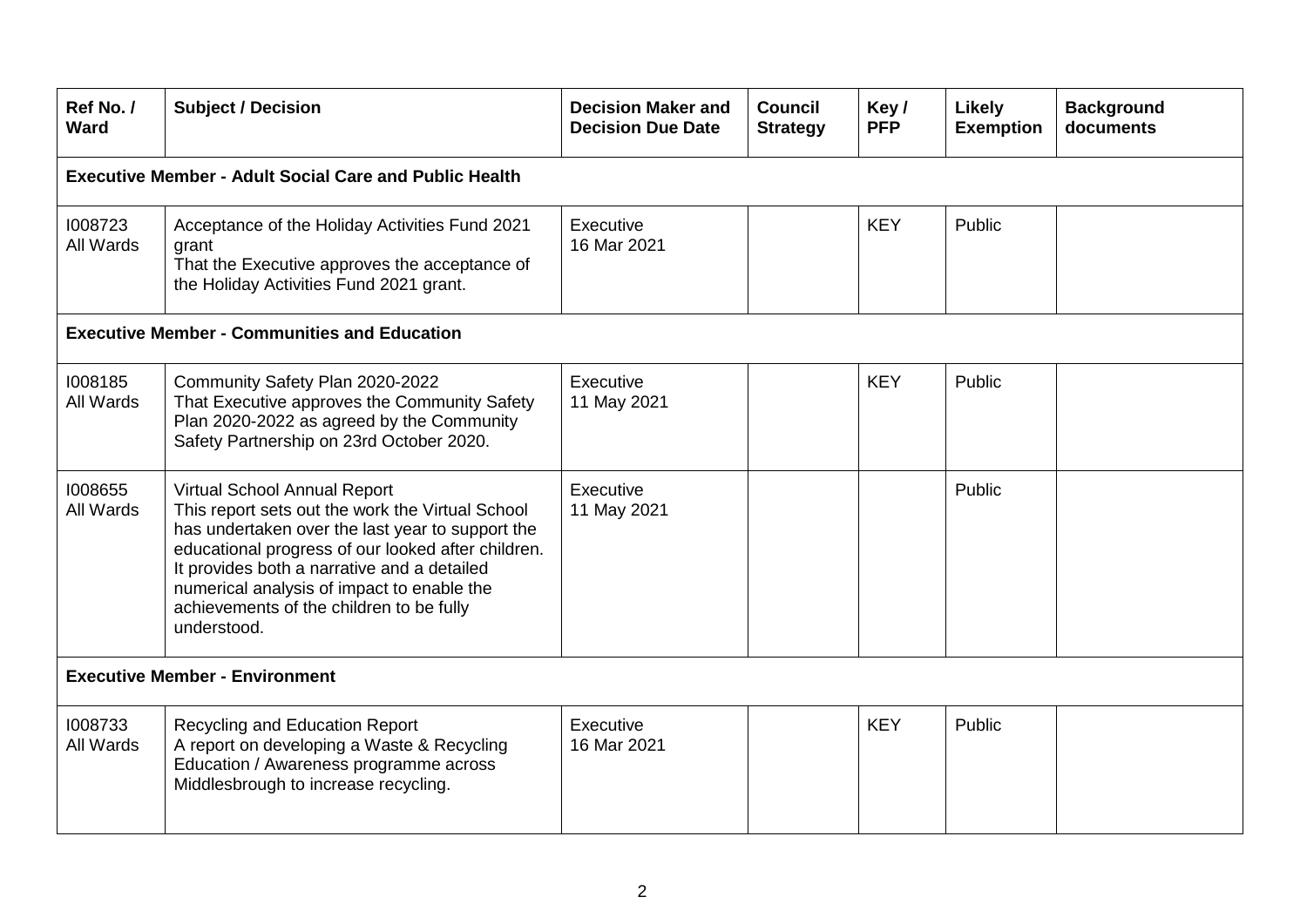| Ref No./<br>Ward                                 | <b>Subject / Decision</b>                                                                                                                                                                                                                                                                                                                                                                                             | <b>Decision Maker and</b><br><b>Decision Due Date</b> | <b>Council</b><br><b>Strategy</b> | Key/<br><b>PFP</b> | Likely<br><b>Exemption</b> | <b>Background</b><br>documents |  |
|--------------------------------------------------|-----------------------------------------------------------------------------------------------------------------------------------------------------------------------------------------------------------------------------------------------------------------------------------------------------------------------------------------------------------------------------------------------------------------------|-------------------------------------------------------|-----------------------------------|--------------------|----------------------------|--------------------------------|--|
| 1008724<br>All Wards                             | <b>Green Strategy</b><br>That Executive approve the adoption of the Green<br>Strategy, following the public consultation.                                                                                                                                                                                                                                                                                             | Executive<br>13 Apr 2021                              |                                   | <b>KEY</b>         | Public                     |                                |  |
| 1008176<br>All Wards                             | Proposed School Cleaning Price Increase 20/21<br>That Executive considers the proposed school<br>cleaning price increase for financial year<br>2020/2021 and approves the proposed<br>recommendations.                                                                                                                                                                                                                | Executive<br>14 Sep 2021                              |                                   | <b>KEY</b>         | Public                     |                                |  |
| <b>Executive Member - Finance and Governance</b> |                                                                                                                                                                                                                                                                                                                                                                                                                       |                                                       |                                   |                    |                            |                                |  |
| 1008778<br>All Wards                             | Process to Administer Grant Funding<br>This report seeks support for implementing a<br>Policy for the Council receiving and managing<br>grant funding received from the Government and<br>other third parties.<br>It also requests approval for the delegation to<br>officers of decisions relating to the distribution<br>and expenditure of any such funding in<br>consultation with the Section 151 Officer. Where | Executive<br>16 Mar 2021                              |                                   | <b>KEY</b>         | Public                     |                                |  |
|                                                  | there is an element of discretion with regard to<br>the allocation of funding, that officers have<br>delegated authority to make amendments to the<br>scheme and the criteria for receiving grants, in<br>consultation with the Section 151 Officer.                                                                                                                                                                  |                                                       |                                   |                    |                            |                                |  |
| 1008572<br>All Wards                             | Tender Pipeline Approval 2021/22<br>To approve Middlesbrough Council's tender<br>pipeline for 2021/22 and agree delegation of<br>award to the relevant Director.                                                                                                                                                                                                                                                      | Executive<br>16 Mar 2021                              |                                   | <b>KEY</b>         | Public                     |                                |  |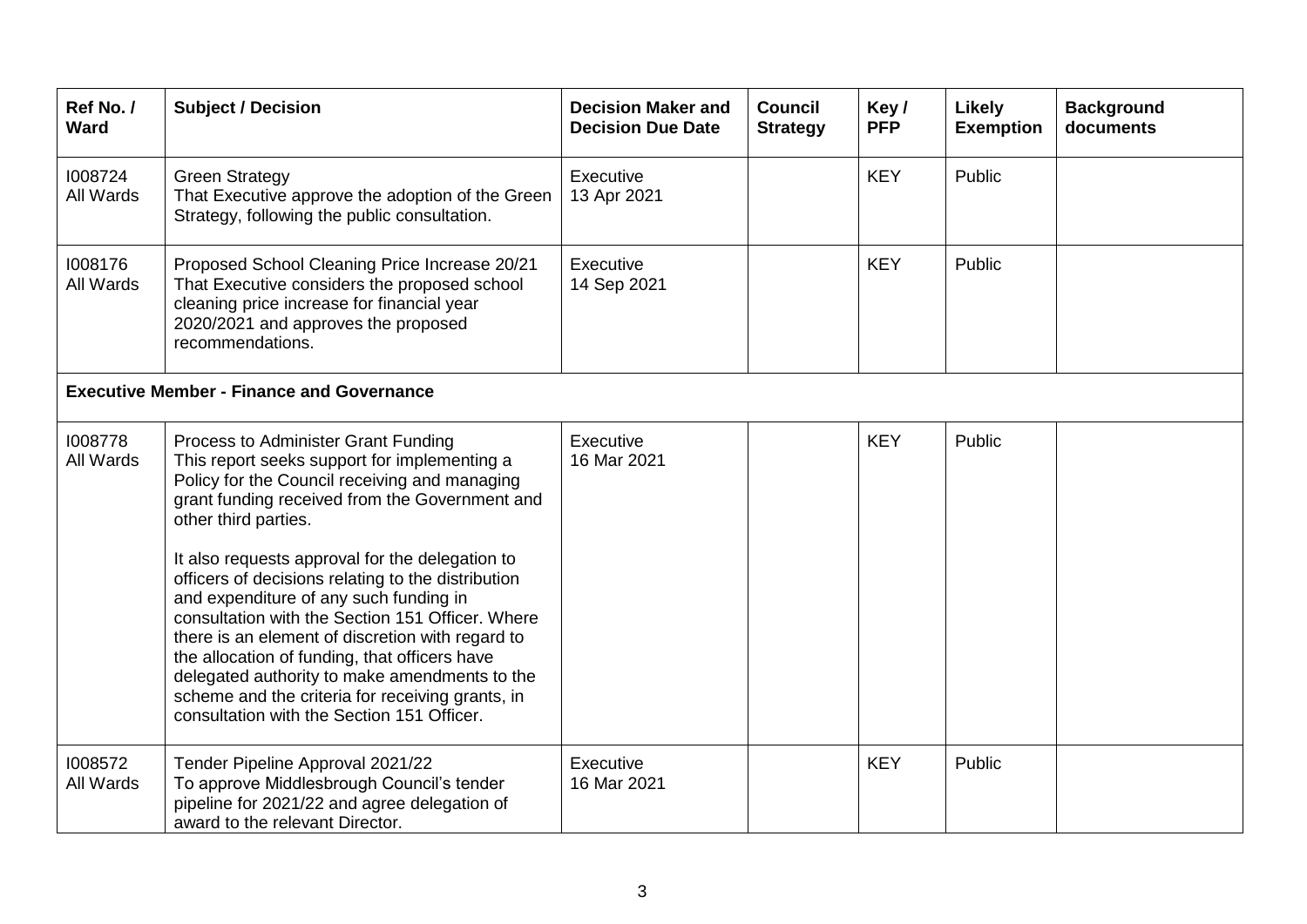| Ref No./<br><b>Ward</b>                | <b>Subject / Decision</b>                                                                                                                                                                                                                                                                                                                                                                                                                                                                                                                             | <b>Decision Maker and</b><br><b>Decision Due Date</b>                 | <b>Council</b><br><b>Strategy</b> | Key/<br><b>PFP</b> | <b>Likely</b><br><b>Exemption</b> | <b>Background</b><br>documents |  |  |
|----------------------------------------|-------------------------------------------------------------------------------------------------------------------------------------------------------------------------------------------------------------------------------------------------------------------------------------------------------------------------------------------------------------------------------------------------------------------------------------------------------------------------------------------------------------------------------------------------------|-----------------------------------------------------------------------|-----------------------------------|--------------------|-----------------------------------|--------------------------------|--|--|
| 1008260<br>All Wards                   | <b>Community Asset Transfers</b><br>That the Executive approves the recommendation<br>to seek expression of interests for future potential<br>execution of community asset transfer leases for<br>Brambles Farm Community Centre CC,<br>Langridge Initiative Centre, The International<br>Centre and 22 Holylake, seeking more detail from<br>the four organisations that have already<br>expressed an interest and allowing for a further<br>six weeks to enable other parties to submit their<br>own expressions of interest in the four locations. | Executive<br>Before 31 Mar 2021                                       |                                   | <b>KEY</b>         | Public                            |                                |  |  |
| 1002457<br>All Wards                   | <b>Community Benefit From Land Sales Policy</b>                                                                                                                                                                                                                                                                                                                                                                                                                                                                                                       | Executive<br>Before 31 Mar 2021                                       |                                   |                    | Public                            |                                |  |  |
| 1008210                                | <b>Surveillance Policy</b><br>Surveillance Policy sets the governance<br>framework for decisions to undertake covert<br>directed surveillance where there is a legitimate<br>reason to do so.                                                                                                                                                                                                                                                                                                                                                         | <b>Executive Member -</b><br>Finance and<br>Governance<br>30 Apr 2021 |                                   |                    | Public                            |                                |  |  |
| <b>Executive Member - Regeneration</b> |                                                                                                                                                                                                                                                                                                                                                                                                                                                                                                                                                       |                                                                       |                                   |                    |                                   |                                |  |  |
| 1008288<br>Central                     | Council Future Office Accommodation - Preferred<br>Option - Part A<br>Revisiting the options appraisal for the Council's<br>future accommodation and identifying the<br>preferred option.                                                                                                                                                                                                                                                                                                                                                             | Executive<br>16 Mar 2021                                              |                                   | <b>KEY</b>         | Public                            |                                |  |  |
| 1008951<br>Central                     | <b>EXEMPT Council Future Office Accommodation -</b><br>Preferred Option - Part B                                                                                                                                                                                                                                                                                                                                                                                                                                                                      | Executive<br>16 Mar 2021                                              |                                   | <b>KEY</b>         | Fully<br>exempt                   |                                |  |  |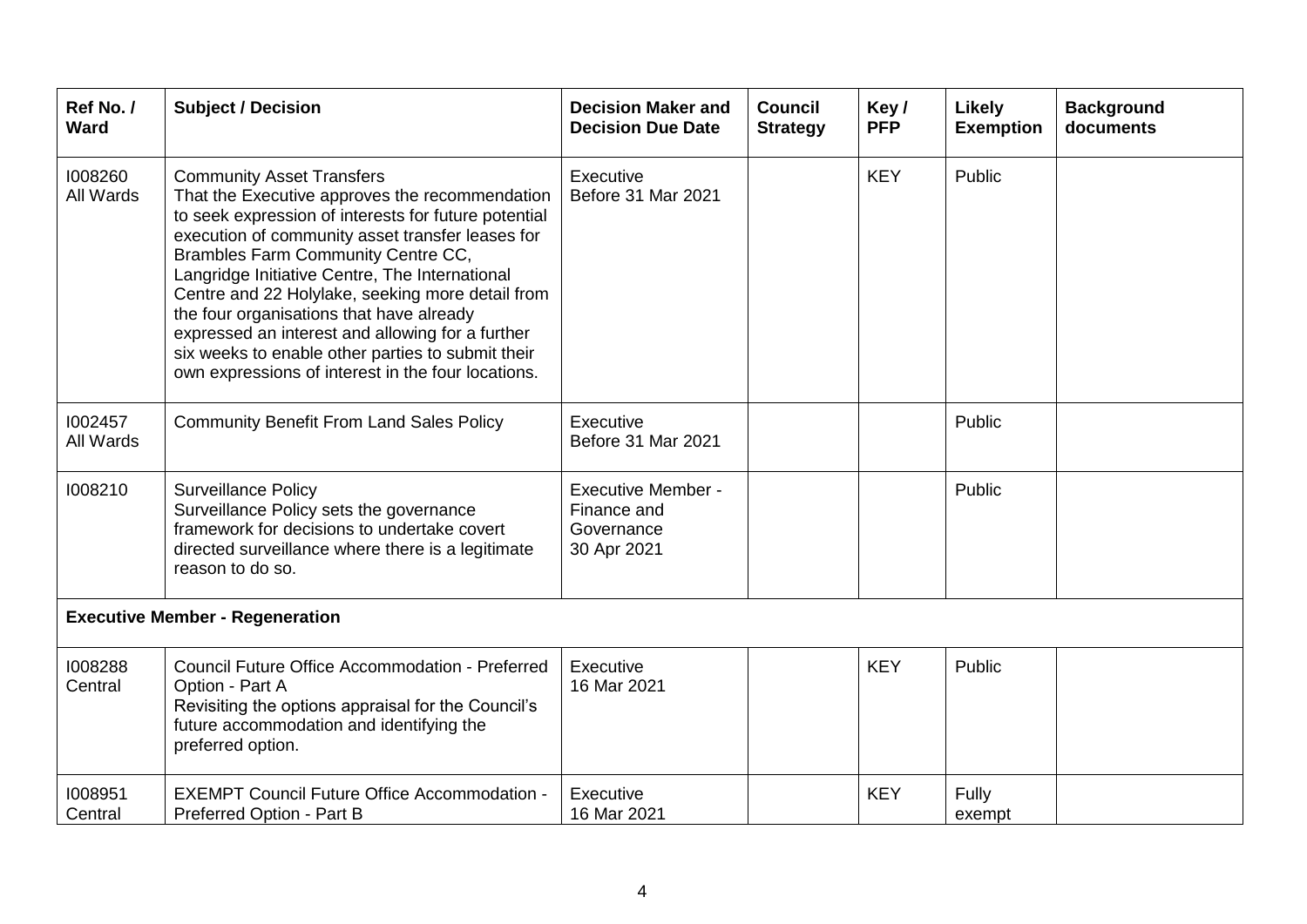| Ref No./<br><b>Ward</b> | <b>Subject / Decision</b>                                                                                                                                                                                                                               | <b>Decision Maker and</b><br><b>Decision Due Date</b> | <b>Council</b><br><b>Strategy</b> | Key/<br><b>PFP</b> | Likely<br><b>Exemption</b> | <b>Background</b><br>documents |
|-------------------------|---------------------------------------------------------------------------------------------------------------------------------------------------------------------------------------------------------------------------------------------------------|-------------------------------------------------------|-----------------------------------|--------------------|----------------------------|--------------------------------|
|                         | That Executive considers the building options that<br>have been explored for the future accommodation<br>of Council Staff and approves:                                                                                                                 |                                                       |                                   |                    |                            |                                |
|                         | a) a departure from Centre North East being<br>considered the preferred option due to changing<br>circumstances;<br>b) Fountains Court being the preferred option for<br>the future accommodation of staff; and,<br>c) the purchase of Fountains Court. |                                                       |                                   |                    |                            |                                |
| 1008722<br>Central      | <b>Teessaurus Park Improvement</b><br>That Executive approve the proposal to further<br>develop and improve Teessaurus Park.                                                                                                                            | Executive<br>16 Mar 2021                              |                                   | <b>KEY</b>         | Public                     |                                |
| 1008516<br>Nunthorpe    | Voluntary Registration of Land at The Avenue,<br>Nunthorpe as a Village Green / Nunthorpe Village<br>Green<br>That Executive approves an application seeking<br>the voluntary registration of land at The Avenue,<br>Nunthorpeas a Village Green.       | Executive<br>16 Mar 2021                              |                                   |                    | Public                     |                                |
| 1008559<br>Hemlington   | Hemlington Grange - Statement                                                                                                                                                                                                                           | Executive<br>Before 31 Mar 2021                       |                                   |                    | Public                     |                                |
| 1008671<br>Nunthorpe    | <b>Nunthorpe Commitments</b><br>A series of commitments to the people of<br>Nunthorpe about future developments.                                                                                                                                        | Executive<br>13 Apr 2021                              |                                   | <b>KEY</b>         | Public                     |                                |
| 1008779<br>All Wards    | 2021/22 Transport and Infrastructure Capital<br>Programme                                                                                                                                                                                               | Executive<br>13 Apr 2021                              |                                   | <b>KEY</b>         | Public                     |                                |